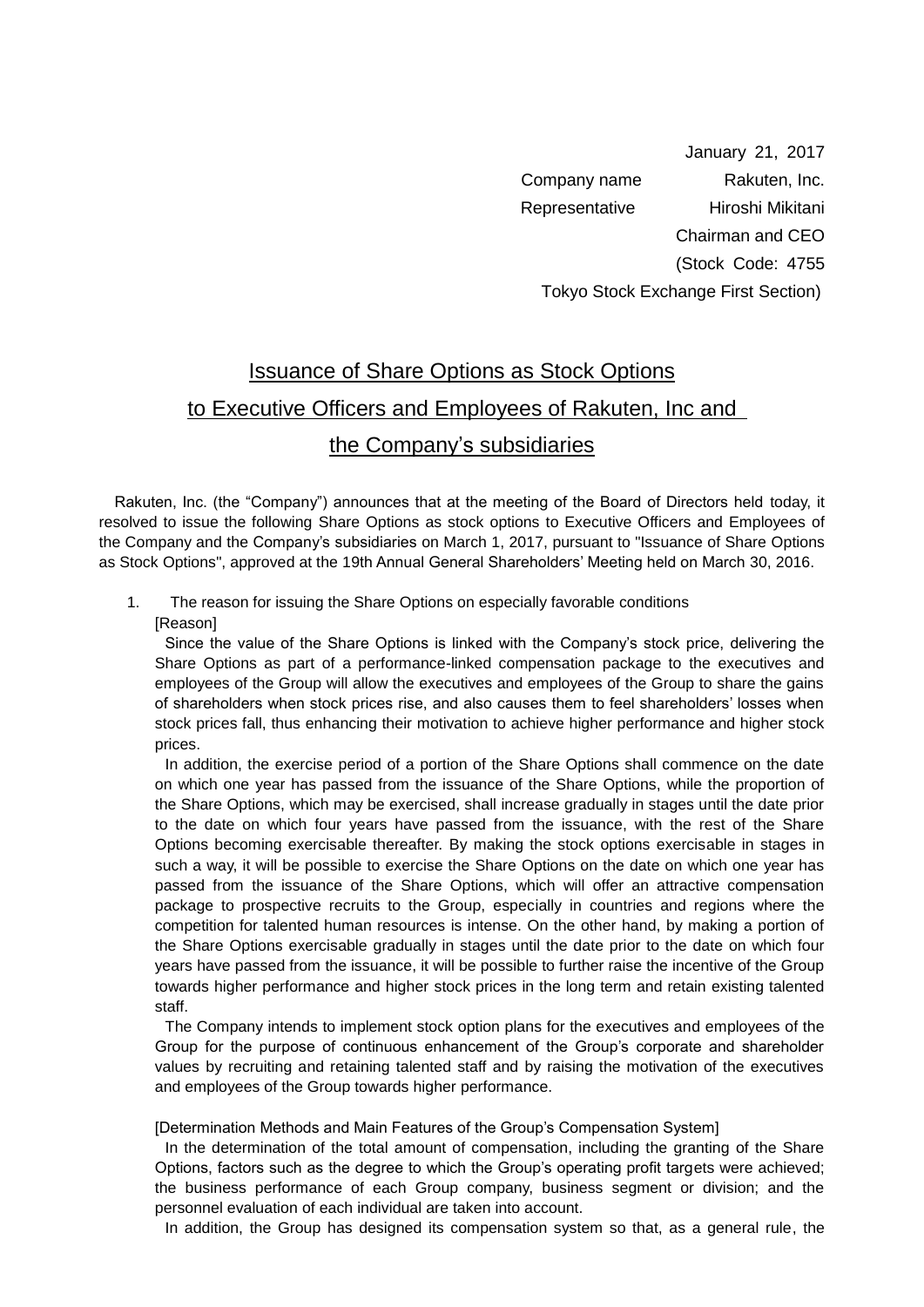higher the rank of and the larger the role played by an individual, the larger the bonus linked to the performance of each Group company, business segment or division, and to the performance of the individual, and the larger the proportion of the stock options linked to stock prices. Nevertheless, a major feature of the Group's compensation system is that it delivers Share Options to a wide range of personnel starting with second-year employees with relatively small ranks and roles up to the Directors. This reflects the Group's belief that by making the majority of its executives and employees potential shareholders, it will further raise the awareness of each executive and employee towards enhancing corporate and shareholder values, as well reinforce the sense of unity among the Group members, which is thought to be an indispensable element in expanding and fostering the "Rakuten Eco-System" both in Japan and abroad..

- 2. Outline of the issuance of the Share Options
- (1) Total number of units and persons to whom Share Options will be allotted

| Executive Officers and Employees of the Company:      | 2 in total | 19 units in total                 |
|-------------------------------------------------------|------------|-----------------------------------|
| Executive Officers and Employees of the subsidiaries: |            | 297 in total 2,480 units in total |

(2) Class and number of shares to be issued upon exercise of Share Options

Common stock of the Company: 249,900 shares

However, if the Company splits its common stock (including allotment of its common stock without compensation; hereinafter the same shall apply) or consolidates its common stock, the number of shares to be issued upon exercise of each unit of such Share Options shall be adjusted according to the following formula; provided that such adjustment shall be made only to those remain unexercised or uncanceled at the time of such adjustment and; provided, further, that if any fraction less than one share arises as a result of such adjustment, such fraction shall be discarded.

Number of shares Number of shares after adjustment  $\sigma$  = before adjustment  $\times$ Ratio of split or consolidation

In addition, if the Company carries out a merger, a company split, share exchange, share transfer, etc. that makes it necessary to adjust the number of shares, the number of shares shall be adjusted within a reasonable range, taking into account the conditions of the merger, company split, share exchange, share transfer, etc.

(3) Total number of Share Options: 2,499 units

One hundred shares shall be issued for each Share Options; provided, however, that in the event of any adjustment in the number of shares stipulated in (2) above, the number of shares to be issued for the Share Options shall be adjusted likewise.

- (4) Cash payment for Share Options No cash payment is required for Share Options.
- (5) Value of the assets to be contributed upon exercise of Share Options The Price for one Share Option shall be one yen.
- (6) Exercise period of Share Options

The exercise period shall be from the date on which one year has passed from the issuance of the Share Options (hereinafter "date of issuance") to the date on which ten years have passed from the date of issuance. If the final day of the exercise period falls on a holiday of the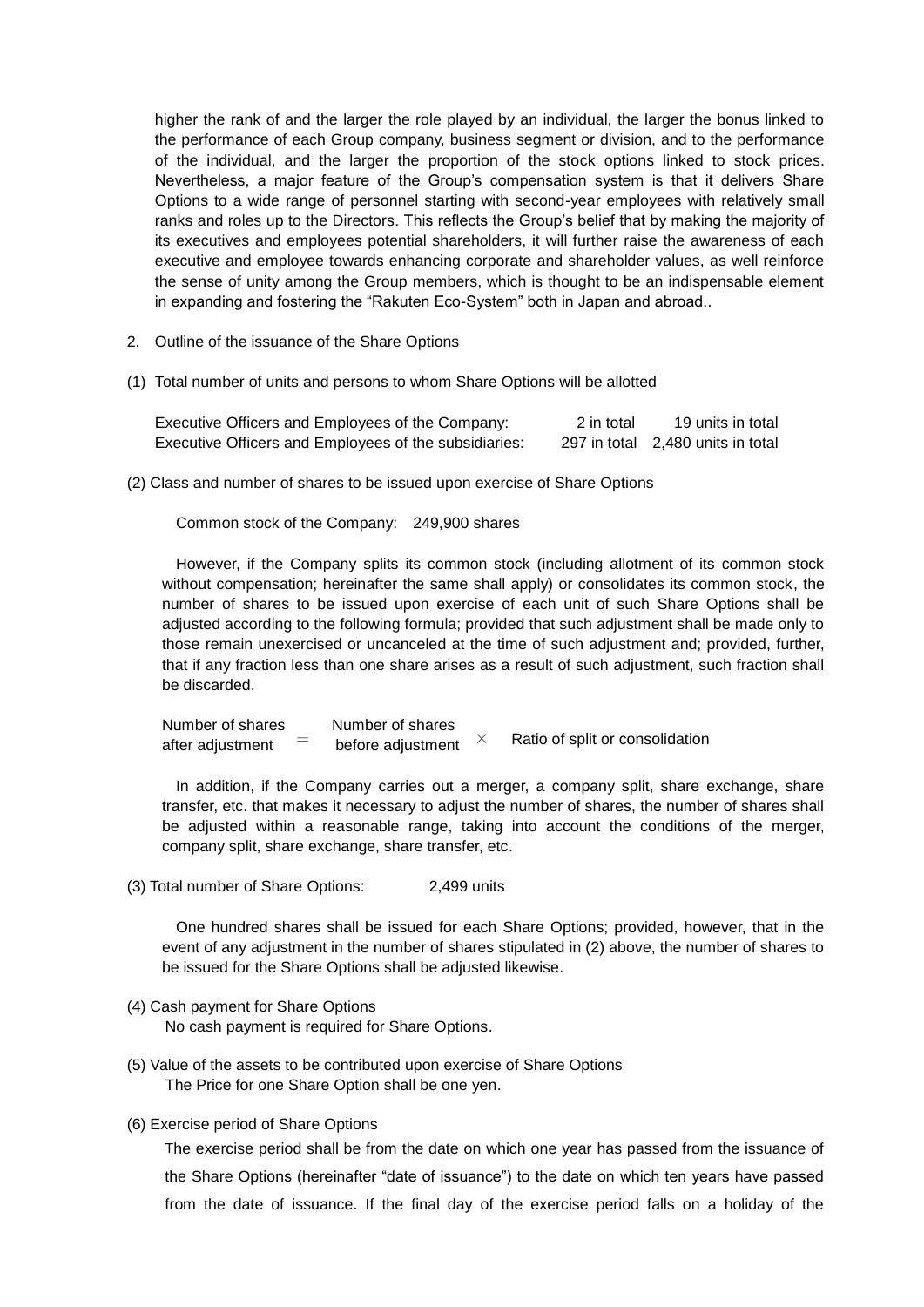Company, the final day shall be the working day immediately preceding the final day.

- (7) Conditions etc. for exercise of Share Options
	- (i) Those who received the allotment of the issue of Share Options (hereinafter "Holders of Share Options") shall remain Directors, Executive Officers, Company Auditors or employees of the Company, or its subsidiaries or affiliates at the time of exercising such rights; provided, however, that exceptional treatment may be allowed in this regard by the Board of Directors in consideration of circumstances.
	- (ii) Share Options shall not be inherited; provided, however, that exceptional treatment may be allowed in this regard by the Board of Directors in consideration of circumstances.
	- (iii) Share Options shall not be offered for pledge or disposed of in any other way.

(iv) Share Options may be exercised by the Holder of Share Options, in whole or in part, according to the following categories.

- i) The entire allotment of Share Options shall not be exercised prior to the date on which one year has passed from the date of issuance.
- ii) 15% of the allotment of Share Options may be exercised from the date on which one year has passed from the date of issuance to the date prior to the date on which two years have passed from the date of issuance (if a fraction less than one unit arises in the number of exercisable Share Options, such fraction shall be discarded).
- iii) 35% of the allotment of Share Options (if a portion of the allotment of Share Options had been exercised prior to the date on which two years have passed from the date of issuance, the total amount exercisable including the previously exercised portion shall be 35%) may be exercised from the date on which two years have passed from the date of issuance to the date prior to the date on which three years have passed from the date of issuance (if a fraction less than one unit arises in the number of exercisable Share Options, such fraction shall be discarded).
- iv) 65% of the allotment of Share Options (if a portion of the allotment of Share Options had been exercised prior to the date on which three years have passed from the date of issuance, the total amount exercisable including the previously exercised portion shall be 65%) may be exercised from the date on which three years have passed from the date of issuance to the date prior to the date on which four years have passed from the date of issuance (if a fraction less than one unit arises in the number of exercisable Share Options, such fraction shall be discarded).
- v) The entire allotment of Share Options may be exercised from the date on which four years have passed from the date of issuance to the date on which ten years have passed from the date of issuance.
- vi) The Holders of Share Options have duties to pay all taxes (including but not limited to income tax, social security contributions, pensions, and employment insurance premium) specified by laws and regulations in relation to stock options and shares. In the case where the Company and its subsidiaries and affiliates is obliged to levy income tax, etc., the relevant company obliged to levy income tax, etc. shall be able to levy tax from such Holders of Share Options by the methods listed below.
	- i) Receipt by cash
	- ii) Appropriation of shares owned by the Holders of Share Options
	- iii) Deduction from salaries, bonuses, etc. of the Holders of Share Options
	- iv) Other methods specified by the Company
- (8) Matters concerning increase in capital stock and capital reserve by issuing of shares upon exercise of Share Options
	- (i) Amount of increase in capital stock by issuing shares upon exercise of Share Options shall be half of the upper limit of capital increase as calculated pursuant to the provisions of Article 17, Paragraph 1 of the Ordinance on Accounting of Companies, where any resultant fraction less than one yen shall be rounded up.
	- (ii) Amount of increase in capital reserve by issuing shares upon exercise of Share Options shall be the upper limit of capital stock increase as described in (i) above less the amount of increase in capital stock set out therein.
- (9) Reasons and conditions for the acquisition of Share Options
	- (i) In case that the proposal of any merger agreement under which the Company is dissolved, or any absorption-type company split (kyushu-bunkatsu) agreement or incorporation-type company split (shinsetsu-bunkatsu) plan in which the Company will be a splitting company, or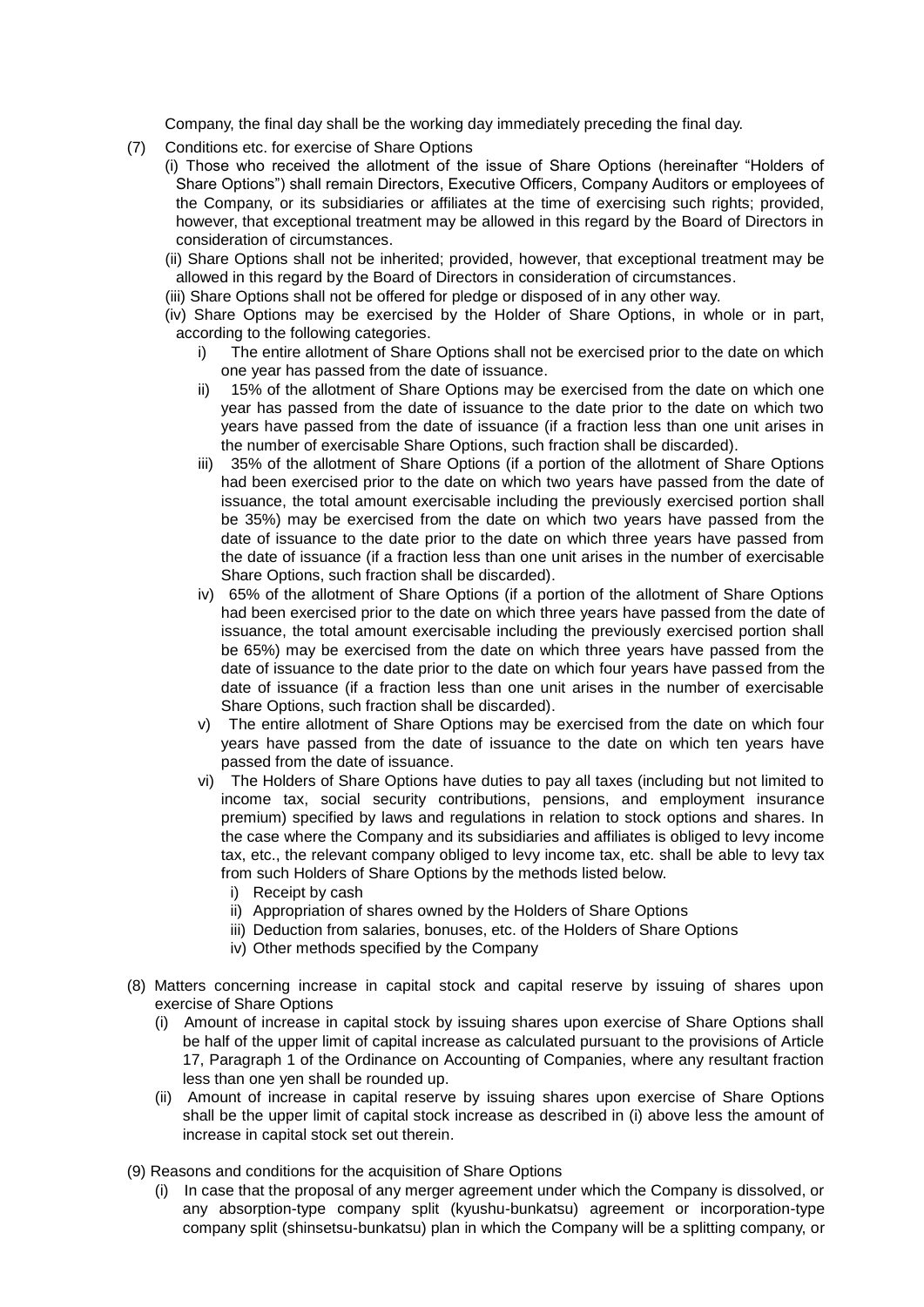any share exchange agreement or share transfer plan in which the Company will be a wholly owned subsidiary of another company is approved at a General Shareholders' Meeting of the Company, the Company may acquire Share Options at the date specifically determined by the Board of Directors of the Company without any compensation therefor.

- (ii) In case that Holders of Share Options ceases to accommodate the conditions of (7) (i) above before exercising Share Options, the Company may acquire such Share Options at the date specifically determined by the Board of Directors of the Company without any compensation therefor.
- (10) Restriction on the acquisition of Share Options by transfer Any acquisition of Share Options by transfer shall require an approval of the Board of Directors of the Company by its resolution.
- (11) Treatment of Share Options in case of organizational restructuring of the Company
	- In the event the Company merges (limited to cases where the Company becomes a dissolving company), performs an absorption-type company split or an incorporation-type company split, or conducts a share exchange or a share transfer (hereinafter collectively "Organizational Restructuring"), Share Options of a corporation described in Article 236, Paragraph 1, Items 8.1 through 8.5 of the Companies Act (hereinafter "Restructured Company") shall be delivered under the following conditions to Holders of Share Options remaining unexercised (hereinafter "Remaining Share Options") at the time when Organizational Restructuring takes effect. In this case, the Remaining Share Options will lapse and the Restructured Company will issue new Share Options. However, the foregoing shall apply only to cases in which the delivery of Share Options of the Restructured Company according to the following conditions is stipulated in the merger agreement, the absorption-type company split agreement, the incorporation-type company split plan, the share exchange agreement or the share transfer plan.
	- (i) Number of Share Options of the Restructured Company to be delivered

The Restructured Company shall deliver Share Options, the number of which shall equal the number of Share Options held by the holder of the Remaining Share Options.

- (ii) Class of shares of the Restructured Company to be issued upon the exercise of Share Options Shares of common stock of the Restructured Company
- (iii) Number of shares of the Restructured Company to be issued upon the exercise of Share **Options**

To be decided according to (2) and (3) above after taking into consideration the conditions, etc. of the Organizational Restructuring.

(iv) Value of the assets to be contributed upon the exercise of Share Options

The value of the assets to be contributed upon the exercise of each Share Options shall be decided according to (5) above after taking into consideration the conditions, etc. of the Organizational Restructuring.

(v) Exercise period of Share Options

Starting from the later of either the first date of the exercise period of Share Options as stipulated in (6) above, or the date on which the Organizational Restructuring becomes effective and ending on the expiration date for the exercise of Share Options as stipulated in (6) above.

- (vi) Matters concerning increase in capital stock and capital reserve to be increased by issuing of shares by the Restructured Company upon the exercise of Share Options To be determined in accordance with (8) above.
- (vii) Restriction on acquisition of Share Options by transfer Acquisition of Share Options by transfer shall be subject to the approval of the Board of Directors of the Restructured Company (or by the majority decision of Directors if such company is not a company with Board of Directors).
- (viii) Reasons and conditions for the acquisition of Share Options To be determined in accordance with (9) above.
- (12) Rules pertaining to fractions of less than one share arising from the exercise of Share Options Fractions of less than one share in the number of shares to be delivered to Holders of Share